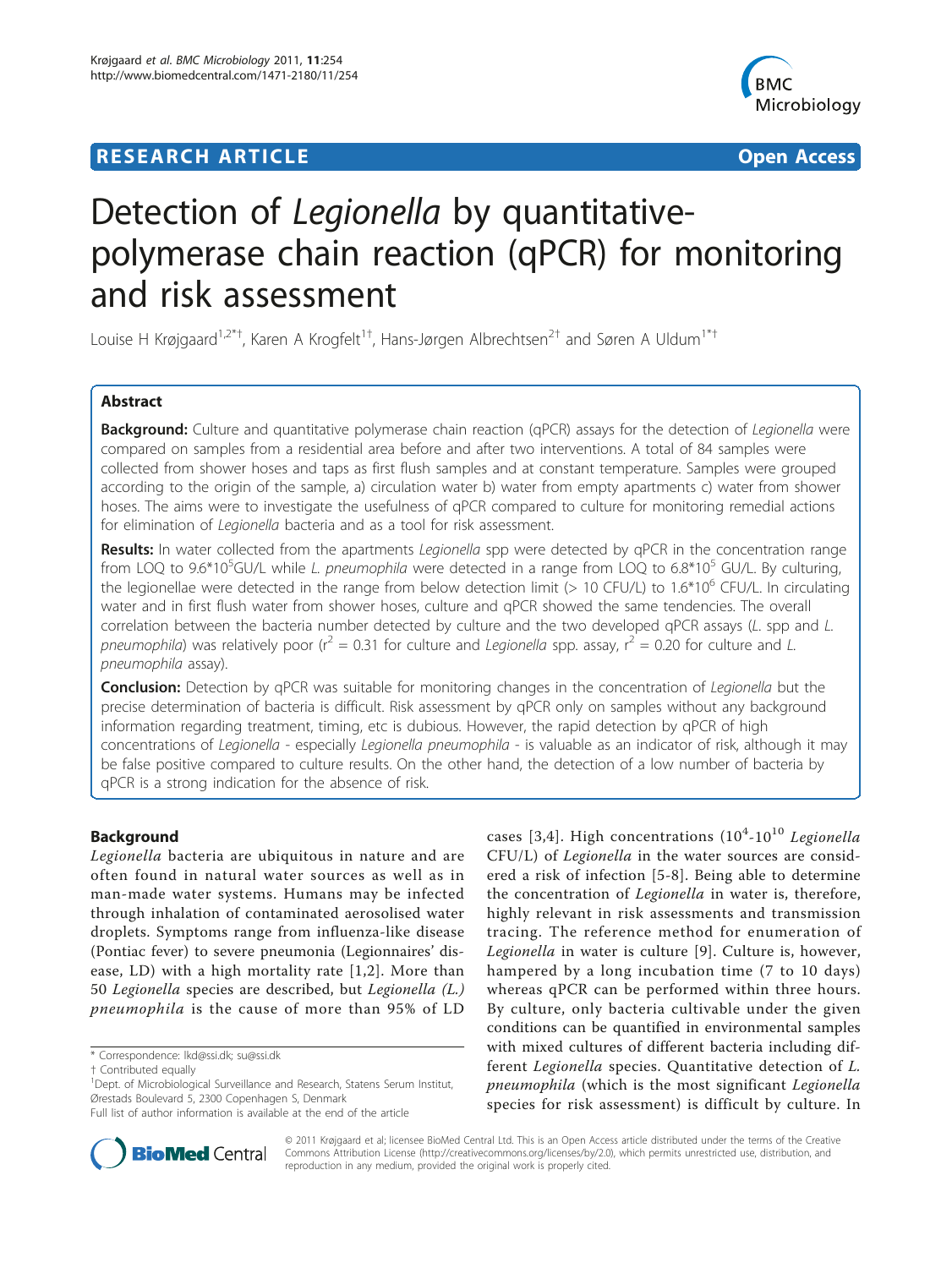<span id="page-1-0"></span>qPCR, with specific L. pneumophila primers, only L. pneumophila will be amplified irrespectively of background flora etc. The important bias of qPCR compared to culture is that also dead and otherwise not culturable Legionella will be quantified.

The aim of this work was to clarify under which circumstances and in which samples qPCR is useful for monitoring and risk assessment. The investigation was performed in a newly built residential area where two males contracted LD.

# Methods

### The sampling area and the interventions

A newly built residential area associated with two cases was investigated [\[10](#page-6-0)]. The area consisted of 225 apartments distributed on 6 blocks; around 210 apartments were inhabited at the time of the sampling period. The two cases and the interventions done to overcome the Legionella colonisation and the risk factors found to be associated with the residential area were published previously [\[10\]](#page-6-0).

Two interventions were conducted to control the Legionella contamination of the hot water system. The first was a 12 h heat treatment of the boilers (approximately 70°C) together with a request to all residents to flush their taps for 5 minutes. Subsequently, the water in the boilers was completely replaced with fresh water and the temperature was lowered to 60°C. Circulation pumps were set at maximum flow.

As the first intervention did not reduce the Legionella count satisfactorily, a second intervention was performed three weeks later, which consisted of an increase of the water temperature in the boilers to approximately 70°C for 24 hours. During this time, all taps were flushed for 5 min. The boilers were hyperchlorinated and the temperature was set at 65°C. All shower hoses were replaced with new ones in all apartments, and over the next month the boiler temperature was regulated to ensure that the water in the most distant taps was kept at > 50°C. Taps of empty apartments were flushed weekly for 5 min with water from the hot water taps.

#### Sampling and analysis

Water samples (a total of 84) were collected at ten occasions from January 9, 2009 to September 7, 2009: One sampling before any of the interventions, three samplings between the first and the second interventions and six samplings after the second intervention.

Water samples included the first one litre of water from the tap (first flush, A samples Table 1) and one litre collected after flushing until constant hot water temperature was obtained (B samples Table 1). Samples were collected from kitchen and bathroom taps as well as from shower hoses.

| Table 1 Comparison of culture and qPCR for quantification of Legionella. |  |  |  |  |   |  |
|--------------------------------------------------------------------------|--|--|--|--|---|--|
|                                                                          |  |  |  |  | . |  |

|                                  | Sampling<br>site     | Type of<br>sample | No of<br>samples |                   | Number of positive samples |                           | <b>Concentrations</b>         |                                       |                                                   |  |
|----------------------------------|----------------------|-------------------|------------------|-------------------|----------------------------|---------------------------|-------------------------------|---------------------------------------|---------------------------------------------------|--|
| Sampling                         |                      |                   |                  | Culture           |                            | qPCR                      | Culture                       | qPCR                                  |                                                   |  |
|                                  |                      |                   |                  | Legionella<br>spp | Legionella<br>spp          | Legionella<br>pneumophila | Legionella<br>spp $10^4$ CFU/ | Legionella<br>spp10 <sup>4</sup> GU/L | Legionella<br>pneumophila 10 <sup>4</sup><br>GU/L |  |
|                                  | Circulation<br>water | B                 |                  |                   |                            | 1                         | 5.5                           | 3.4                                   | 3.6                                               |  |
| Before the first<br>intervention | Empty<br>apartment   | $\overline{A}$    | $\circ$          |                   |                            |                           |                               |                                       |                                                   |  |
|                                  | Shower<br>hose       | $\overline{A}$    | $\mathbf{1}$     |                   | $\mathbf{1}$               | $\mathbf{1}$              | 60                            | 26                                    | 14                                                |  |
|                                  | Circulation<br>water | B                 | 10               | 10                | 10                         | 10                        | $0.005 - 1.2$<br>[0.08]       | $0.77 - 2.9$<br>$[1.5]$               | $0.6 - 2.6$<br>$[1.1]$                            |  |
| After the first<br>intervention  | Empty<br>apartment   | A                 | $\overline{4}$   | $\overline{4}$    | $\overline{4}$             | $\overline{4}$            | $1.9 - 33$<br>$[19]$          | $2.9 - 24$<br>$[8.9]$                 | $4.9 - 19$<br>[11]                                |  |
|                                  | Shower<br>hose       | A                 | 5                | 5                 | 5                          | 5                         | $0.8 - 160$<br>$[27]$         | $3.5 - 96$<br>$[28]$                  | $1.1 - 43$<br>[17]                                |  |
|                                  | Circulation<br>water | B                 | 16               | $\mathbf 0$       | 16                         | 13                        | <b>BD</b>                     | $0.4 - 1.9$<br>$[0.62]$               | $BD - 2.0$<br>[0.27]                              |  |
| After the second<br>intervention | Empty<br>apartment   | A                 | $\overline{2}$   |                   | $\overline{2}$             | $\overline{2}$            | BD - 0.001                    | $3.2 - 55$<br>$[29]$                  | $3.7 - 68$<br>$[36]$                              |  |
|                                  | Shower<br>hose       | A                 | 8                | $\Omega$          | 8                          | 8                         | <b>BD</b>                     | $0.17 - 2.3$<br>[0.95]                | $0.033 - 3.2$<br>$[1.3]$                          |  |

Number of samples and amount of Legionella detected in samples from circulation water, from first flush of taps in empty apartments and from first flush of shower hoses by culture and by Legionella pneumophila and Legionella species qPCR assays before and after interventions. Samples were collected as first flush (A) or after reaching constant temperature (B). BD: Below detection. Median value is given in [..]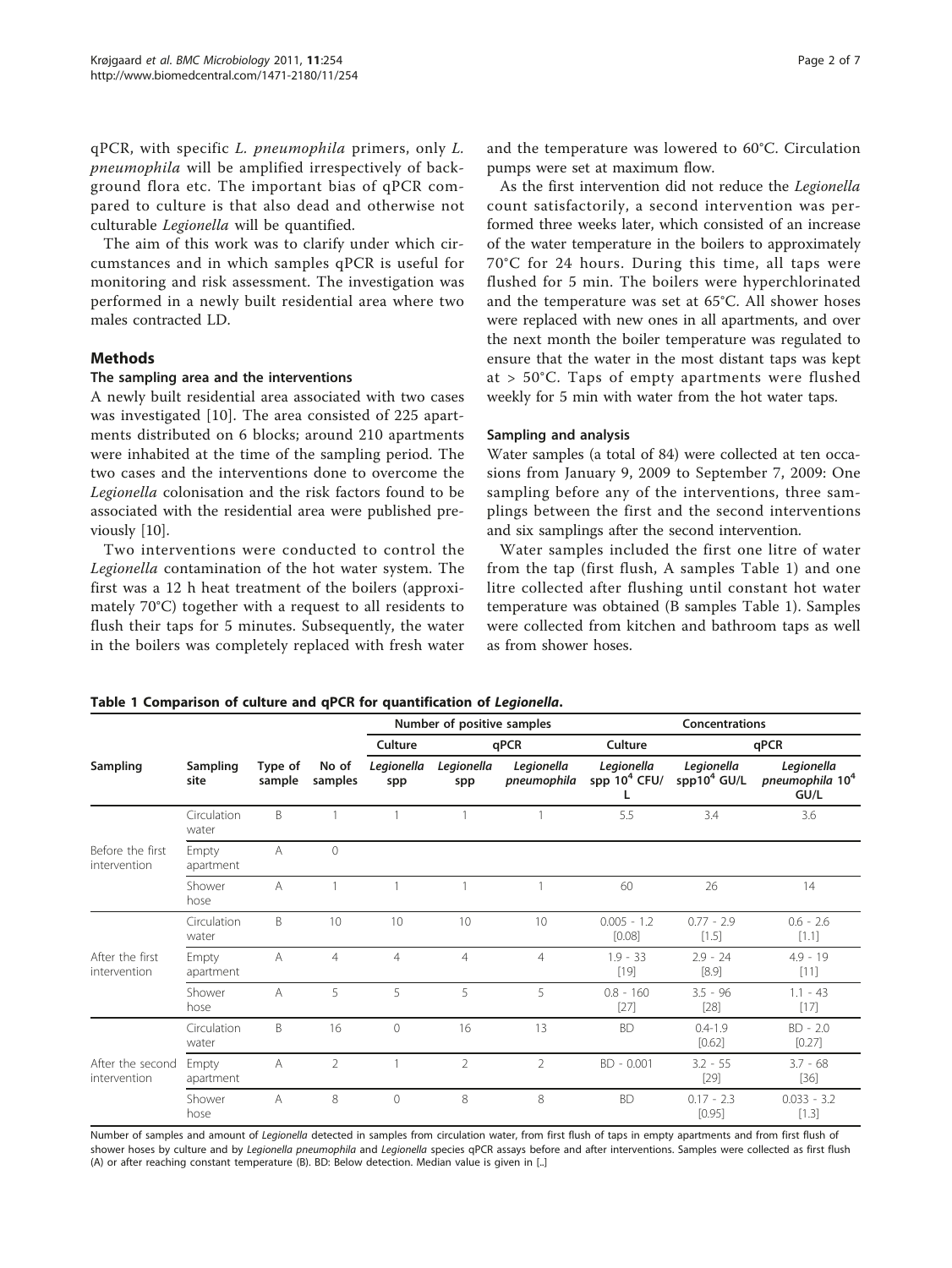#### Culture and extraction of DNA for qPCR

Culture procedure followed the ISO standard 11731-2: 2006 on both MWY (Modified Wadowsky Yee) (Oxoid, Greve, Denmark) and GVPC (Glycine, Vancomycin, polymyxin, Cycloheximide) (Oxoid, Greve, Denmark) agar plates and based on three different concentration steps. DNA extraction was performed from a 100 fold concentration of the water samples, with  $Chelex^{\omega}100$ (Bio-Rad California, USA) (900 μL sample, 150 μL Che $lex^{\mathcal{B}}100$ ) before qPCR. Culturing of samples was previously described in detail in Krøjgaard et al (2011) [[10](#page-6-0)]

#### qPCR Legionella species and Legionella pneumophila assay

qPCR was performed with primers and a probe detecting Legionella species (targeting the 5S rRNA gene) and primers and a probe detecting L. pneumophila (the mi<sup>p</sup> gene); both primers and probes were optimized to a TaqMan assay. Internal process controls (IPCs) for Legionella spp. and L. pneumophila were included in order to assess inhibition or suboptimal reaction conditions. The IPC was co-amplified in every qPCR reaction together with target DNA [\[11](#page-6-0)].

Standard dilution was correlated to the French Legionella pneumophila DNA standard (SMR\_ LEGDNA\_01 standard from Legionelles centre National de Référence, Lyon, France). The limit of detection (LOD) was 2.5 GU/reaction (5  $\mu$ L) for the *Legionella* species assay corresponding to 833 GU/L. The limit of quantification (LOQ) was 10 GU/5 μL and 3333 GU/L. The LOD for the L. pneumophila assay was 15 GU/5 <sup>μ</sup>L / 5000 GU/L and the LOQ was 25 GU/5 μL/8333 GU/L.

#### Results & discussion

#### Overall correlation between qPCR and culture

Legionella species were detected by qPCR in all 84 water samples. Four samples were below LOD. L. pneumophila were detected in 75 of the 84 samples, in 34 samples below LOQ. Forty-tree of the 84 samples were found positive by culture. The amount found by culture and qPCR for all (84 samples) did not correlate well ( $r^2$  = 0.31 L. species assay,  $r^2 = 0.20$  L. pneumophila assay). Poor correlations were also found in others investigations comparing culture and qPCR results for samples from hot water systems [\[12-15\]](#page-6-0). qPCR amplifies DNA from both living and dead Legionella still harbouring the DNA. An effective heat treatment would, therefore, not necessarily significantly change the amount detected by qPCR in the short term, as long as the cells not had lost their DNA. When Legionella DNA is still in the water system, it can be amplified by qPCR. By culture depending on living and culturable bacteria, no or only limited growth would be expected after effective heat treatment. This effect of temperature is supported by Lee et al (2011) [[16\]](#page-6-0) who found a significantly higher mean log difference comparing culture and qPCR at temperatures above 50°C than at lower temperatures. Comparison of the methods for samples collected from water systems where no interventions have been conducted, would probably give a better agreement between the two methods.

#### Circulation water

To investigate under which circumstances qPCR could be applicable for monitoring and risk assessment, the samples were grouped according to collection history. The amount of Legionella found in circulation water (water with constant temperature) before and after the two interventions showed the same tendency both by culture and qPCR (Figure [1](#page-3-0) and Table [1](#page-1-0)). The amount of Legionella detected by both methods (and both primer assays) decreased after each treatment. Before any treatment,  $5.5^*10^4$  Legionella CFU/L was found by culture,  $3.4*10<sup>4</sup>$  GU L. species/L and  $3.6*10<sup>4</sup>$  GU L. pneumophila /L was found by qPCR. The discrepancy between the amounts found by culture and qPCR is probably due to loss of bacteria in the concentration steps conducted before qPCR. Culture is based on the amount found also in unconcentrated samples with no loss.

After the first intervention, Legionella was found in lower concentrations (<  $10^{\circ}10^3$  *Legionella* CFU/L) in six out of ten samples. The four other samples were in the range  $1.2*10^3$  -  $1.2*10^4$  Legionella CFU/L. The range measured by qPCR after the first intervention (both assays) was from  $6.0*10^3$  to  $2.9*10^4$  GU/L (Table [1](#page-1-0)).

After the second intervention, no legionellae were detected by culture, but the range found by qPCR for the L. species assay was  $4.0*10^3$  to  $1.9*10^4$  GU/L with an median of  $6.2*10^3$  GU/L. For the L. pneumophila assay, three samples were negative, but the 13 other samples were positive ranging from  $6.7*10^2$  to  $2.0*10^4$  GU/L (Table [1\)](#page-1-0).

The second intervention seemed to kill or make Legionella uncultivable but the results from qPCR showed that they were still present in the system as dead or uncultivable bacteria. There was no obvious difference between the amount detected just after the second intervention and seven months after measuring Legionella species. By qPCR, the amount of L. pneumophila was found to decrease slightly with time. The ranges in which Legionella were detected before and after the second intervention measured by qPCR on circulation water samples were overlapping. Therefore, it is difficult to draw conclusions on the effect of the remedial actions and to form a picture of the risk using the distinct values from circulation water provided by qPCR; however, trends or tendencies can be detected.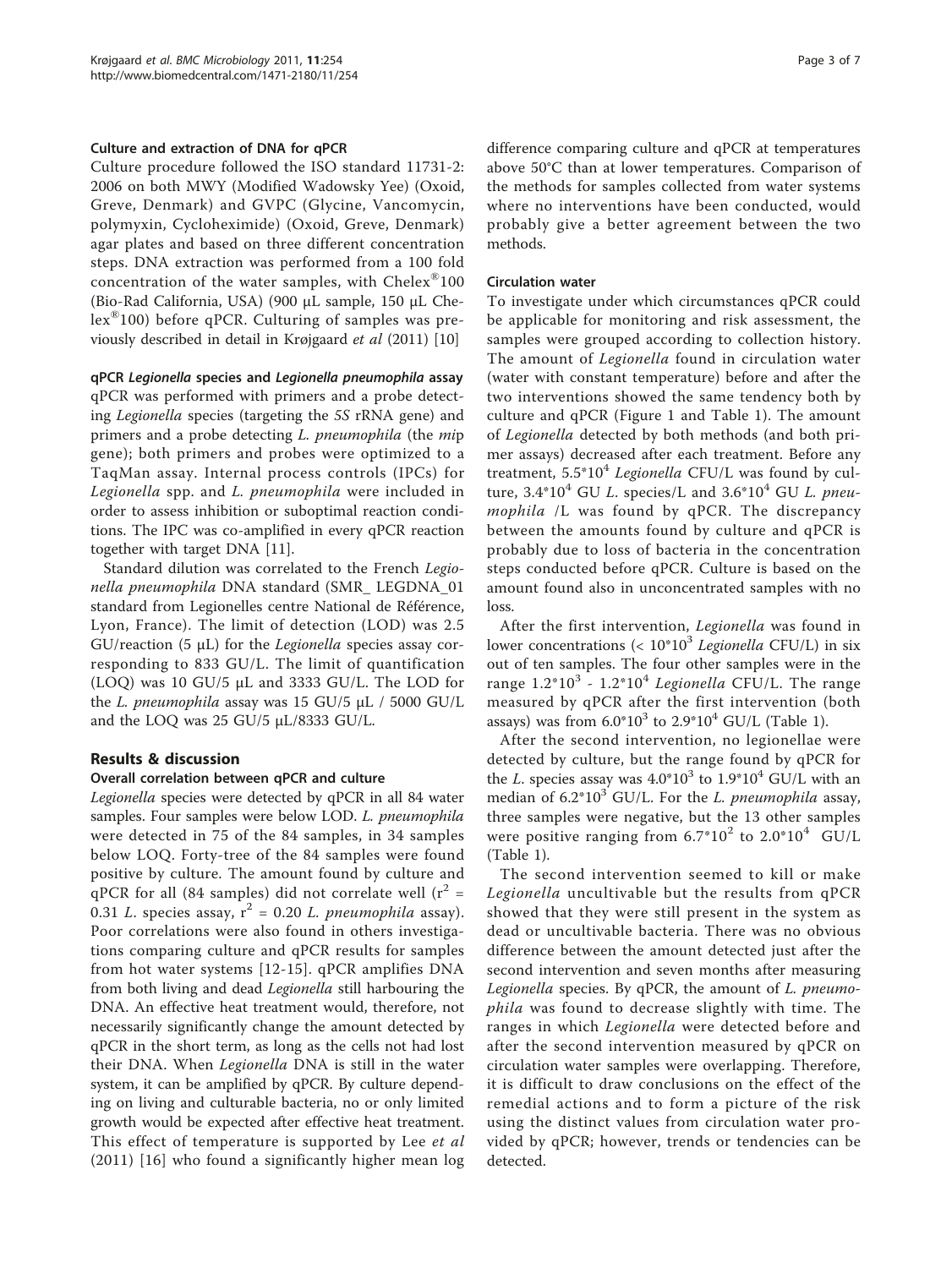<span id="page-3-0"></span>

# First flush from empty apartments

Stagnancy of water at an ambient temperature induces an increased risk of Legionella growth. In building blocks, the pipelines leading to each apartment could constitute local areas with stagnant water if an apartment is left unoccupied, which could lead to colonisation of the whole water system. To minimise this risk, a procedure of flushing with hot water ( $> 50^{\circ}$ C - 70°C) of taps for 5 min each was introduced (part of intervention II) for empty apartments. To measure the effect of the remedial measures and to assess the risk associated with stagnant water, first flush samples from empty apartments were analysed by qPCR and culture (Figure [2](#page-4-0)). Since no samples were collected before the interventions, we only have data before and after the second intervention. Before the second intervention, the amount found by culture and qPCR were generally equal. Samples contained from  $1.9*10<sup>4</sup>$  to  $3.3*10<sup>5</sup>$  *Legionella* CFU/L (culture), and  $2.9*10<sup>4</sup>$  to  $2.4*10<sup>5</sup>$  GU/L (L. species) and 4.9\*10<sup>4</sup> to 1.9\*10<sup>5</sup> GU/L (*L. pneumophila*) (qPCR) as shown in Table [1.](#page-1-0) After the second intervention, 10 CFU/L and no Legionella CFU/L, respectively, were found by culture in two samples (same apartment at a six-month interval). The one sample of these two samples showed by qPCR  $5.5^*10^5$  GU/L (L. species) and 6.8\*10<sup>5</sup> GU/L (*L. pneumophila*) and the other sample showed  $3.2^*10^4$  GU/L (L. species) and  $3.7^*10^4$  GU/L (L. pneumophila) (Table [1\)](#page-1-0).

Regular flushing seemed to control the level of live Legionella in the distant parts of the pipes in the empty apartments over a long period, but this could not be demonstrated with qPCR. Sudden opening of the tap could probably flush out biofilm with dead Legionella which could be detected by qPCR but not by culture. It can be concluded that qPCR could not be used for risk assessment or for monitoring the effect of the remedial actions on stagnant water in an empty apartment. It should be noted that only water from one apartment was sampled after the second intervention.

#### First flush from shower hoses

Infection with Legionella is caused by inhalation of aerosolised contaminated water droplets and both shower heads and shower hoses provide an environment for high Legionella concentrations [\[17](#page-6-0)]. One major route of infection could be contaminated water from showers. The first litre of water from the shower hose and from the end of the pipe system was collected. Before any interventions were initiated, the first flush collected from one shower hose contained almost the same amount of legionellae, irrespective of the methods used  $(6.0^*10^5$  Legionella CFU/L, 2.6\*10<sup>5</sup> GU/L L. species and 1.4\*10<sup>5</sup> GU/L L. pneumophila /L) (Figure [3\)](#page-4-0). After the first intervention, the range of Legionella found with each of the methods and each of the qPCR assays, were both below and above the level found before the intervention (one single apartment). After the second intervention, seven out of eight samples showed no growth of Legionella by culture (this was after the replacement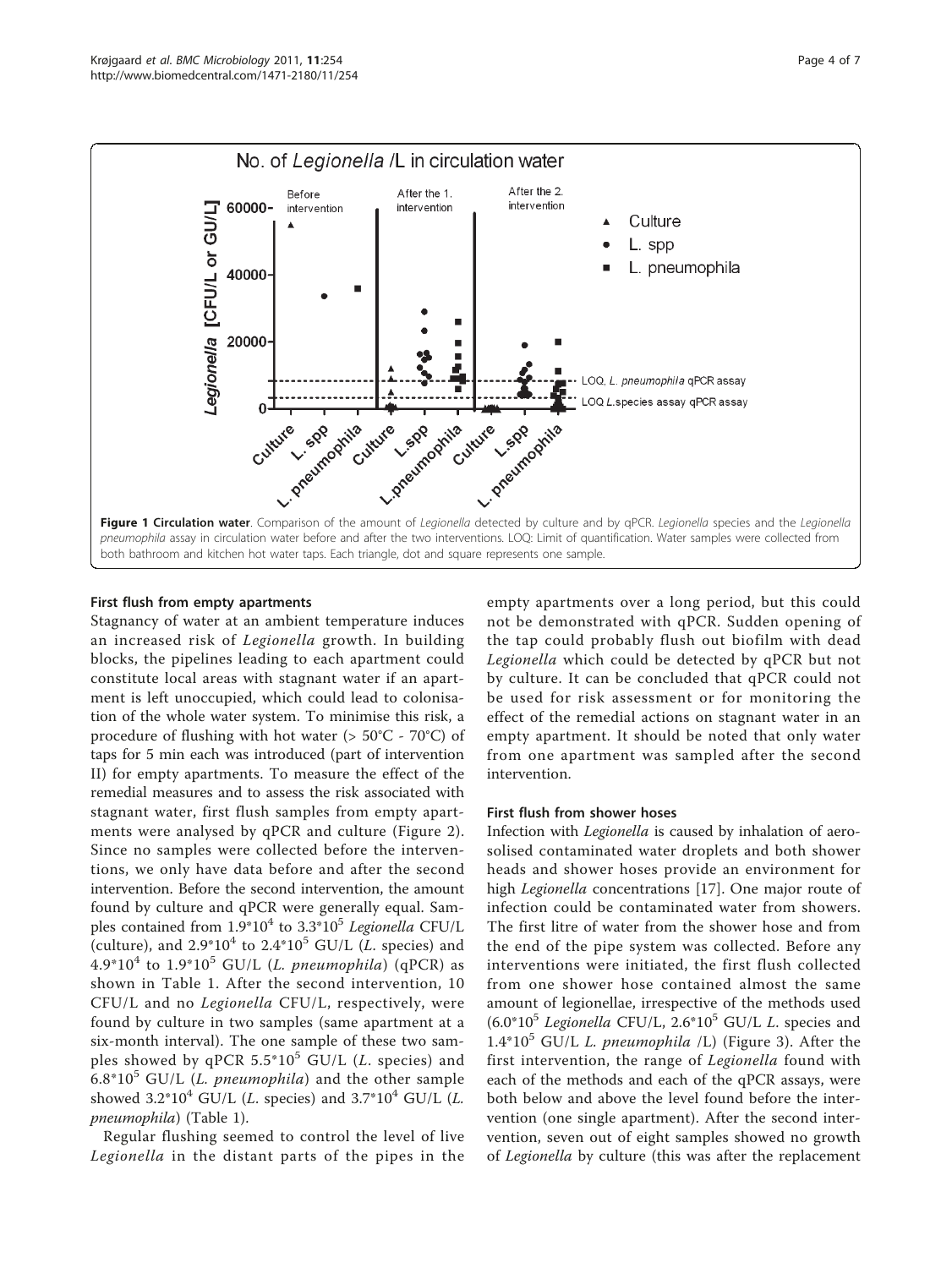<span id="page-4-0"></span>

of the shower hoses). The one positive sample contained only 50 Legionella CFU/L. Measuring the same eight samples by qPCR, the level had decreased (range  $1.7*10<sup>3</sup>$  $- 2.3*10<sup>4</sup>$  GU/L L. species, median  $9.5*10<sup>3</sup>$ , range  $3.3*10<sup>2</sup>$ 

- 3.2\*10<sup>4</sup> GU/L L. pneumophila, median  $1.3*10<sup>4</sup>$  (Table [1\)](#page-1-0).

The conclusion for samples from shower hoses is the same as for circulation water. qPCR is suitable for

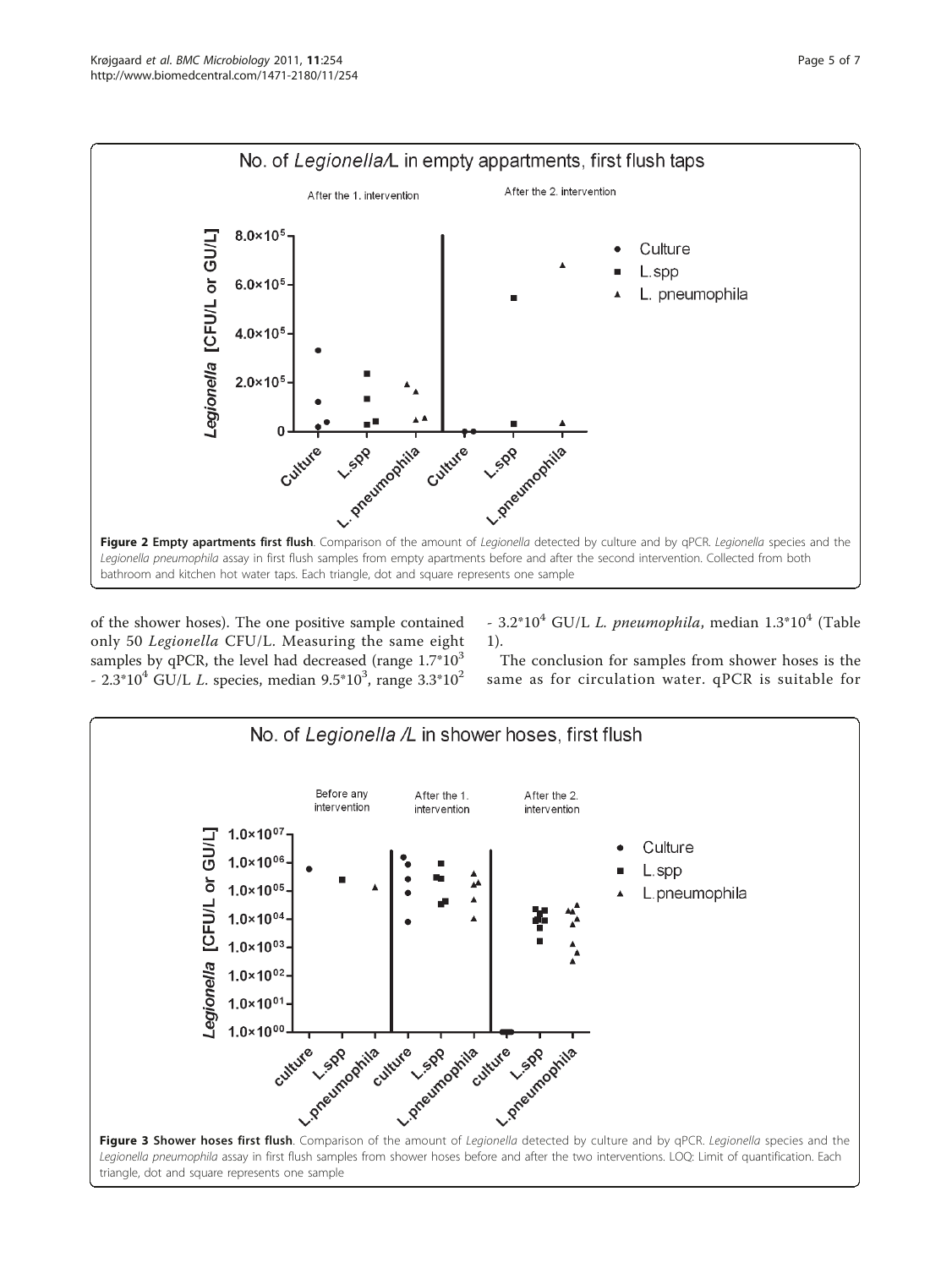<span id="page-5-0"></span>monitoring a change in the bacterial concentration, whereas the specific number of bacteria is difficult to use for risk assessment.

Overall, when using qPCR, background information on the system from where samples have been collected is helpful in the interpretation of the results. Knowledge of any treatments of the water and the temperature profile of the system is essential for the interpretation. If water is collected at a temperature known to support the growth of Legionella, and no disinfection has been conducted, the high amount of Legionella found by qPCR is also found by culture. If disinfection of some kind was used it is more difficult to correlate results from the two methods since some or all Legionella could have been killed. However, on some occasions it could be interesting to monitor the level of dead or unculturable Legionella, since a high level measured by qPCR could indicate a current or recent colonisation of the system, which could indicate a potential risk even though the bacteria do not grow.

As also discussed in Joly et al 2006 [[14\]](#page-6-0) a negative or low level of Legionella detected by qPCR is a quite good predictor of a negative culture result. Unfortunately, this selection is difficult to establish based on detection of Legionella species since all tested samples were found to contain Legionella DNA. Using the Legionella pneumophila assay, eight of ten samples found negative by qPCR were also negative by culture.

It has been suggested to improve the usefulness of qPCR by pre-treatment with the DNA-dye Propidium monoazide to discriminate between dead and live bacteria [[18\]](#page-6-0). Previous work with dying DNA of membrane compromised cells focused on the use of the dye ethidium monoazide [[19\]](#page-6-0) but Propidium monoazide has been found to show less cytotoxicity [[18\]](#page-6-0). Nevertheless, optimization of the use of the dyes is still needed.

# Conclusion

We found that detection of Legionella in water samples by qPCR was suitable for monitoring changes in the concentration of Legionella over time, whereas the specific number measured by qPCR was difficult to use for risk assessment. Results for both culture and qPCR followed the same decreasing tendencies for circulating water and first flush water samples from shower hoses. In first flush samples from empty apartments, before the second intervention, culture and qPCR results were generally at the same level, but the two samples collected after the second intervention showed different tendencies with the two methods.

Background information about the water system is necessary to interpret the qPCR results, but low amounts of Legionella pneumophila detected by qPCR is a good indicator of low risk, and detection of high levels in untreated water systems is a good indicator of colonisation and risk.

#### Acknowledgements and Funding

We would like to thank laboratory technicians of the Dept. of Microbiological Diagnostics, Statens Serum Institut, Berit Larsen, Bente Tangvig and Gitte H. Riisgaard for their practical help with the culturing of water samples.

Louise Hjelmar Krøjgaard was partly financially supported by the Graduate School UrbanWaterTech. All authors declare no conflicts of interest. Parts of the results have been presented as a poster at the 25<sup>th</sup> European working group for Legionella Infections meeting in Copenhagen, Denmark, 15-17 September 2010.

#### Author details

<sup>1</sup>Dept. of Microbiological Surveillance and Research, Statens Serum Institut, Ørestads Boulevard 5, 2300 Copenhagen S, Denmark. <sup>2</sup>Dept. of Environmental Engineering, Technical University of Denmark, Miljoevej bygning 113, 2800 Kgs. Lyngby, Denmark.

#### Authors' contributions

LHK: Was involved in the decision making on choosing the locality of apartments and tap locations. Collected most samples. Helped during concentration and cultivation of samples. Purified DNA from samples and tested them on qPCR. Had the main responsibility and workload of all data analyses. Was active in the interpretation of the results. Wrote the article. Has read and approved the final manuscript. SU: Has participated actively in all parts of the process. Responsible for the diagnostics of patients and environmental isolates together with unravelling the source of infection. Responsible for the culture analysis of water samples. Involved in decisions about choosing the locality of apartments and tap locations. Involved in preparation of the manuscript. Has read and approved the final manuscript. KAK: Contributed to designing the study, involved in discussing the results and building the article. Has read and approved the final manuscript. HANA: Contributed to planning, judging and interpretation of the results and building the article. Has read and approved the final manuscript.

#### Competing interests

The authors declare that they have no competing interests.

Received: 22 June 2011 Accepted: 21 November 2011 Published: 21 November 2011

#### References

- 1. Rosa F: Legionnaires' Disease prevention and Control. Troy Michigan: Business News Publishing Company; 1993.
- Fliermans CB, Cherry WB, Orrison LH, Smith SJ, Tison DL, Pope DH: [Ecological distribution of Legionella pneumophila.](http://www.ncbi.nlm.nih.gov/pubmed/7013702?dopt=Abstract) Appl Environ Microbiol 1981, 41(1):9-16.
- 3. Bartram J, Chartier Y, Lee JV, Pond K, Surman-Lee S, (editors): Legionella and prevention of legionellosis. World Health Organization 2007.
- 4. Joseph CA, Ricketts KD: Legionnaires disease in Europe 2007-2008. Euro Surveill 2010, 15(8).
- 5. Ferre MR, Arias C, Oliva JM, Pedrol A, Garcia M, Pellicer T, Roura P, Dominguez A: [A community outbreak of Legionnaires](http://www.ncbi.nlm.nih.gov/pubmed/18752009?dopt=Abstract)' disease [associated with a cooling tower in Vic and Gurb, Catalonia \(Spain\) in](http://www.ncbi.nlm.nih.gov/pubmed/18752009?dopt=Abstract) [2005.](http://www.ncbi.nlm.nih.gov/pubmed/18752009?dopt=Abstract) Eur J Clin Microbiol Infect Dis 2009, 28(2):153-159.
- 6. Borgen K, Aaberge L, Werner-Johansen O, Gjosund K, Storsrud B, Haugsten S, Nygard K, Krogh T, Høiby EA, Caugant DA, Kanestrøm A, Simonsen Ø, Blystad H: Cluster of Legionnaires disease linked to an industrial plant in southeast Norway, June - July 2008. Euro Surveill 2008, 13(38).
- 7. Castilla J, Barricarte A, Aldaz J, Garcia CM, Ferrer T, Pelaz C, Pineda S, Baladron B, Martin I, Goni B, Aratajo P, Chamorro J, Lameiro F, Torroba L, Dorronsoro L, Martinez-Artola V, Esparza MJ, Gastaminza MA, Fraile P, Aldaz P: A large Legionnaires' [disease outbreak in Pamplona, Spain: early](http://www.ncbi.nlm.nih.gov/pubmed/17662166?dopt=Abstract) [detection, rapid control and no case fatality.](http://www.ncbi.nlm.nih.gov/pubmed/17662166?dopt=Abstract) Epidemiol Infect 2008, 136(6):823-832.